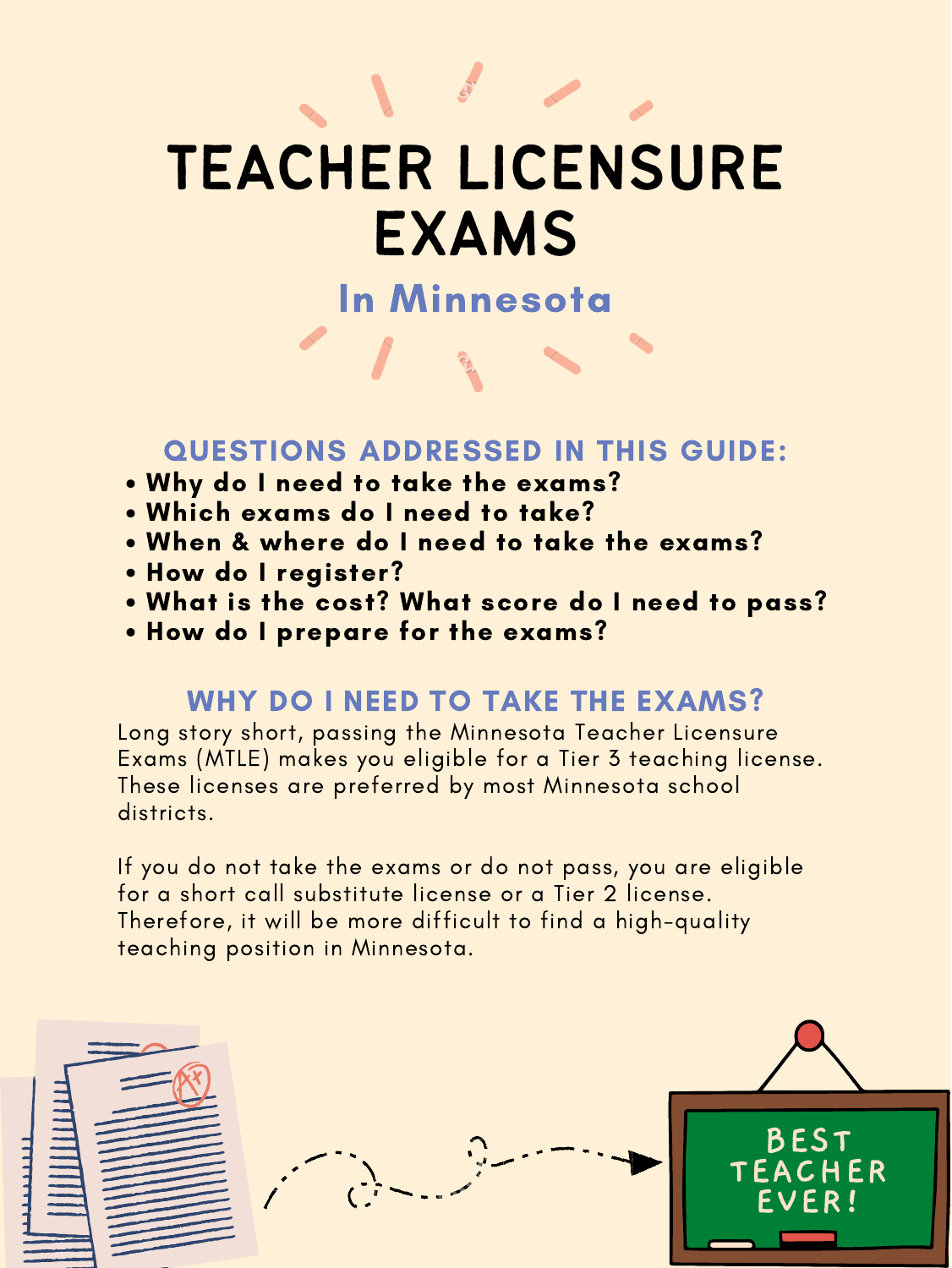### WHICH EXAMS DO I NEED TO TAKE

This will depend on your major and license(s) you will earn. Some majors require more tests to best align with the content and pedagogy standards.

Each test is broken down into 2 subtests. So, if you are taking the ECH content exam, you will need to take ECH Subtest 1 and ECH Subtest 2. Thankfully, you can take both of these tests in one sitting.



## In Minnesota

- Completion of Teacher Education Degree
- Submission of edTPA (student teacher assessment and collection of evidence)
- Passing scores on all MTLE Content and Pedagogy Exams

## TIER 3 LICENSURE REQUIREMENTS

This license is mobile to any school district in Minnesota and does not require a job offer. It is valid for 3 years and can be renewed indefinitely.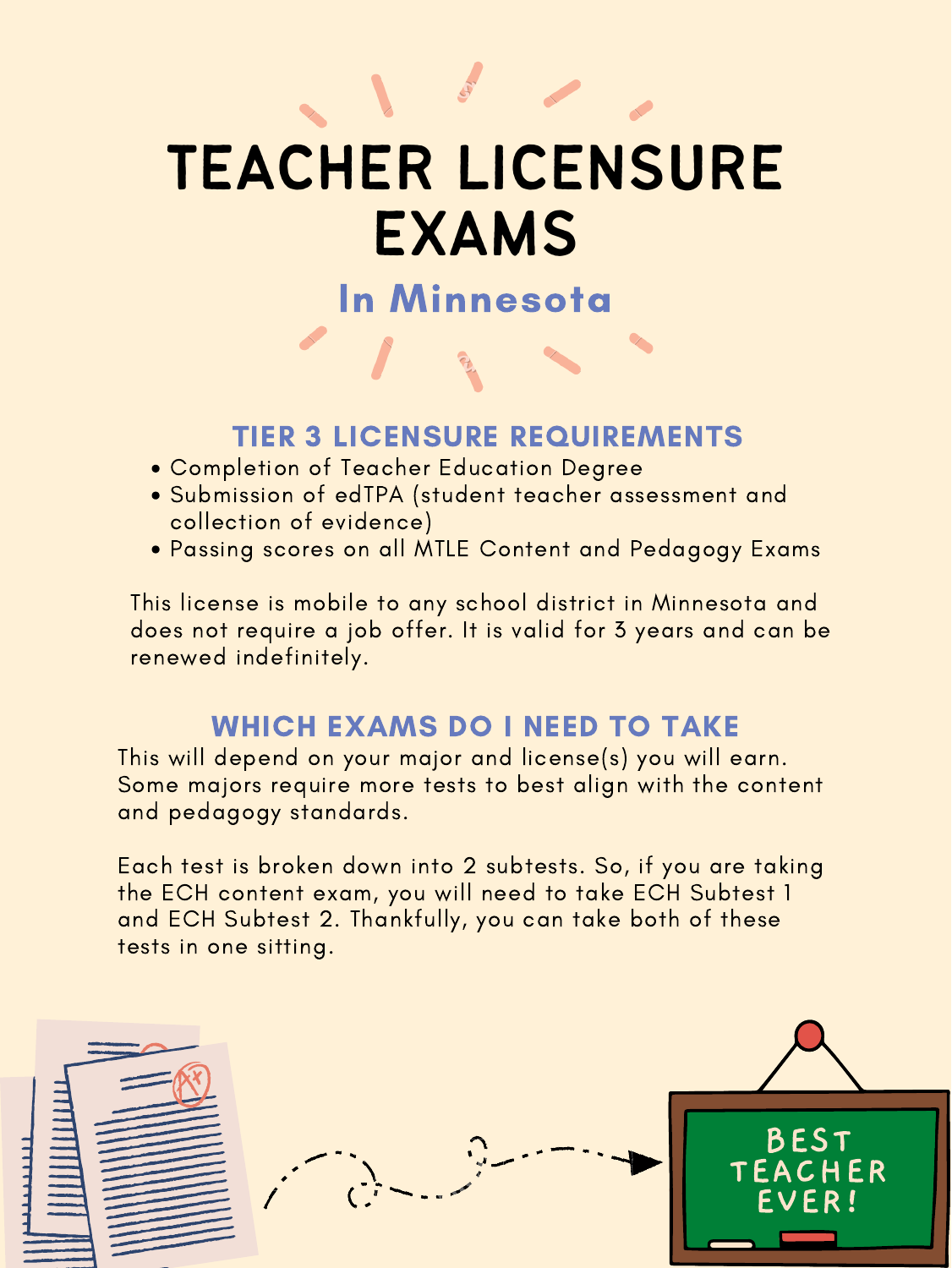- After you register, you can schedule your exams! You need to schedule them within 1 year.
- Most exams you can register and take within 3 weeks. Register ahead of time!!!
- There is no fee for rescheduling, and you can reschedule up to 24 hours before your scheduled testing time.
- View the "How to Register" guide in the "Resources" slides for more information



Register online at https://www.mtle.nesinc.com/ (you will need to make an account)

## HOW DO I REGISTER?

## In Minnesota

### WHEN & WHERE DO I NEED TO TAKE THE EXAMS?

It is recommended to take your exams before you begin student teaching. However, you are required to take the exams to receive your licensure. Don 't put them off right before you graduate!

Most exams need to be taken in-person at a local Pearson testing site. The tests are all multiple choice and take about 1 hour (per subtest) to complete. Some tests, however, are available to be taken at home.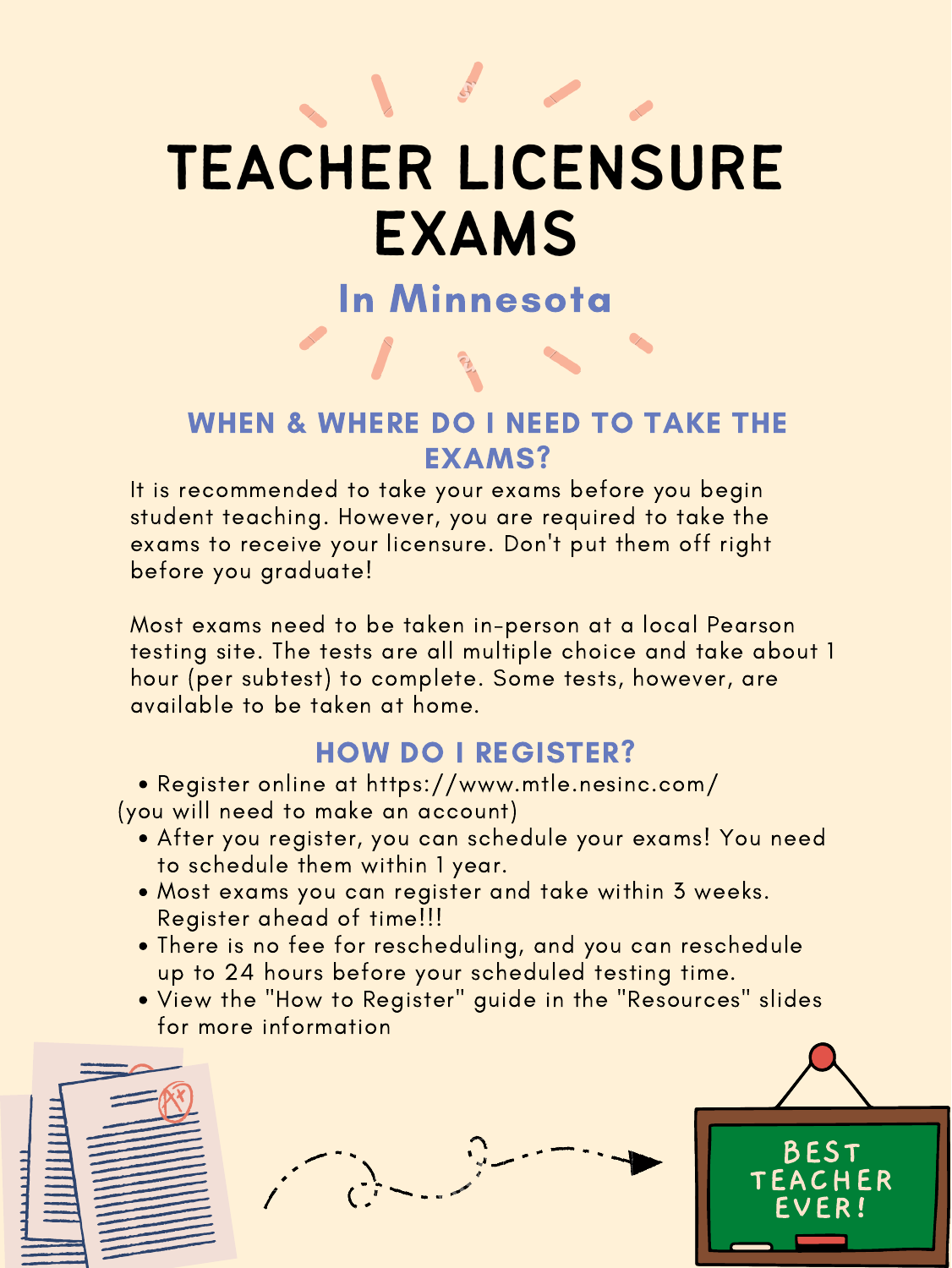- Review developmental theories, content strategies, and key ideas from past courses
- View sample questions and take a practice exam
- Gauge how much time you need to study! You are likely already very prepared for these exams.

## HOW DO I PREPARE FOR THE EXAMS?

To ease your nerves, most of the exams have a high pass rate. Your courses and field experience have set you up for success on these exams!



## In Minnesota

### COST & PASSING SCORE

#### COST PER EXAM: \$53.50

Unfortunately, MTLE exams are not free! Prepare to spend between \$250-300 on your licensure exams. I don 't understand it either.

#### PASSING SCORE: 240

The score range is 100-300 for the MTLEs. Usually teacher education programs prepare you well for the exams.

You will receive your scores quickly after you finish the exams. Save the PDF of your scores!